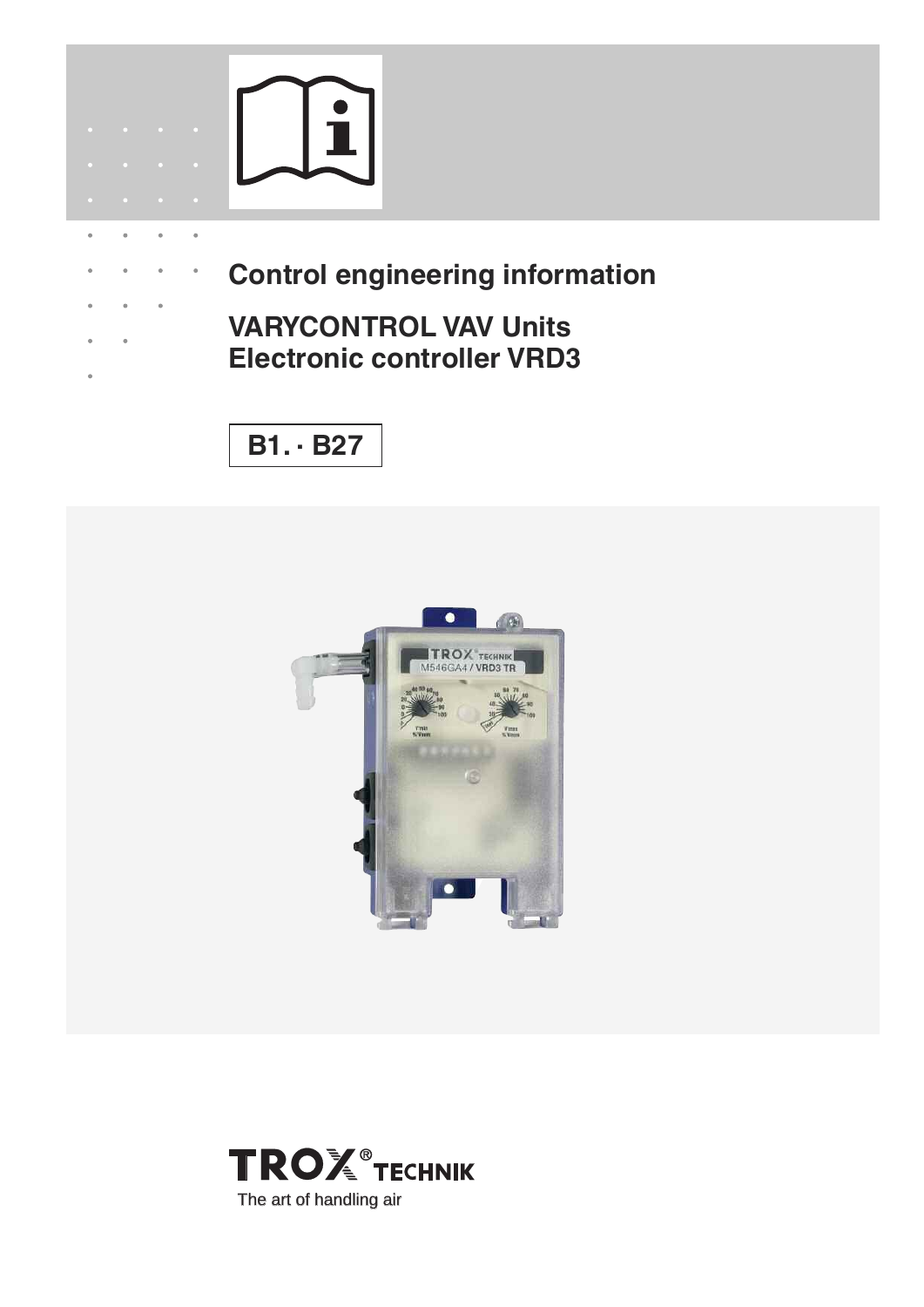### **Contents**

| 1            | <b>General information</b><br>Materials<br>Maintenance Maintenance                                                                          | 3<br>3<br>3<br>3         |
|--------------|---------------------------------------------------------------------------------------------------------------------------------------------|--------------------------|
| $\mathbf{2}$ | Field of application, Technical data                                                                                                        | 4                        |
| 3            | <b>Adjustment using the ZTH-VAV</b><br>Flow rate adjustment on site _________________________                                               | 5<br>5                   |
| 4            | <b>Functional description</b><br>Characteristics of the control signal _______________<br>Compatibility to VRD2 ___________________________ | 6<br>6<br>6              |
| 5            | <b>Flow rate control</b>                                                                                                                    | 7<br>7<br>$\overline{7}$ |
| 6            | Flow rate ranges                                                                                                                            | 8                        |
| 7            | <b>Single duct units</b>                                                                                                                    | 9                        |
| 8            | Dual duct units                                                                                                                             | 10                       |
| 9            | <b>Electrical wiring</b><br>Supply - extract tracking control (Master/Slave) __ 12                                                          | 11<br>$\frac{12}{2}$     |
|              | <b>10 Commissioning</b>                                                                                                                     | 14<br>14                 |



### **TROX GmbH**

Heinrich-Trox-Platz D-47504 Neukirchen-Vluyn Telephone +49 / 28 45 / 2 02-0<br>Telefax +49 / 28 45 / 2 02-2 +49 / 28 45 / 2 02-2 65 e-mail trox@trox.de<br>www.troxtechnik.com

Design changes reserved / All rights reserved © TROX GmbH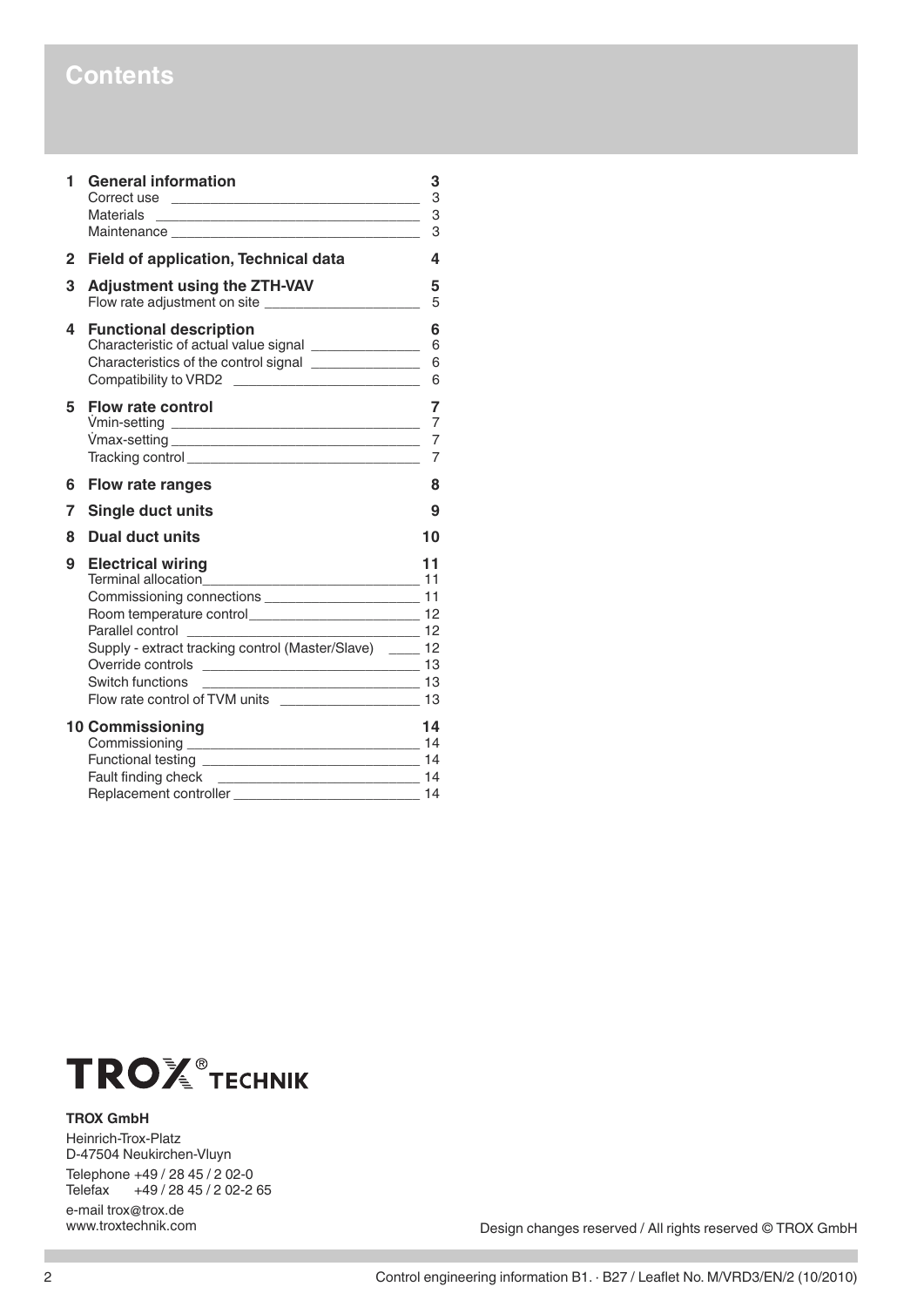### <span id="page-2-0"></span>**Correct use**

The electronic controller VRD3 is part of the air terminal unit and provides a control loop for flow rate control. The controller is delivered ready to operate. Parameters are factory set.

The air terminal units are suitable for use in ventilation and air conditioning systems. Particular conditions can restrict the functioning capacity and must be taken into account during the design stage:

- Installation should only be carried out by specialists. The normal local rules of site working, in particular the health and safety regulations must be complied with.
- For air with aggressive media, only air terminal units made of plastic materials should be used and then only after extensive tests for suitability.
- Galvanised sheet steel units must not be installed in contaminated environments (e.g. acetic acid).

For the electronic controller VRD3 the following must be noted:

- Use in aircraft is not allowed.
- Safety transformers must be used.
- The user should not exchange or repair any parts of the controller.
- The controller consists of electronic components therefore must be separated from domestic waste. When disposed of, local up to date regulations must be complied with.
- For hazardous areas, only use units with explosion proof electrical components.
- If there is a risk of fire due to flammable solids, the electric equipment must be rated IP 4X (see VdS 2033 fire safety guidelines or appropriate regulations).

Standard filtration in air conditioning systems is suitable for the use of the controller in the supply air without additional dust protection filters.

Since only a small volume flow is passed through the transducer in order to monitor the flow rate, the following must be noted:

- With heavy dust in the room, suitable extract air filters must be provided.
- If the air is contaminated with fluff or sticky particles or contains aggressive media, the VRD3 should not be used.

### **Materials**

Please note that in critical cases, material compatibility testing should be carried out on the air terminal unit and the diaphragm pressure transducer, taking into consideration the harmful substances involved and the concentrations in which they occur.

### **Maintenance**

The mechanical components are maintenance-free.

| Air terminal units with VRD3 controller, M546GA4 |                   |                |                 |  |  |
|--------------------------------------------------|-------------------|----------------|-----------------|--|--|
| Order code <sup>1</sup>                          | Air terminal unit |                | <b>Actuator</b> |  |  |
|                                                  |                   | <b>Type</b>    | TROX part No.   |  |  |
| <b>B11</b>                                       | <b>TVT</b>        | SM24A-V        | B028PJ7         |  |  |
| <b>B13</b>                                       | TVR TVJ TVZ TVA   | <b>NM24A-V</b> | B028PJ9         |  |  |
| B <sub>1</sub> B<br>TVR · TVZ · TVA · TVJ · TVT  |                   | $LF24-V2$      | M466CA8         |  |  |
|                                                  |                   | $AF24-V2$      | M466DS0         |  |  |
| <b>B27</b>                                       | <b>TVM</b>        | 2 x NM24A-V    | B028PJ9         |  |  |

<sup>1</sup> Control components according to order code

² Actuator type depends on size of the unit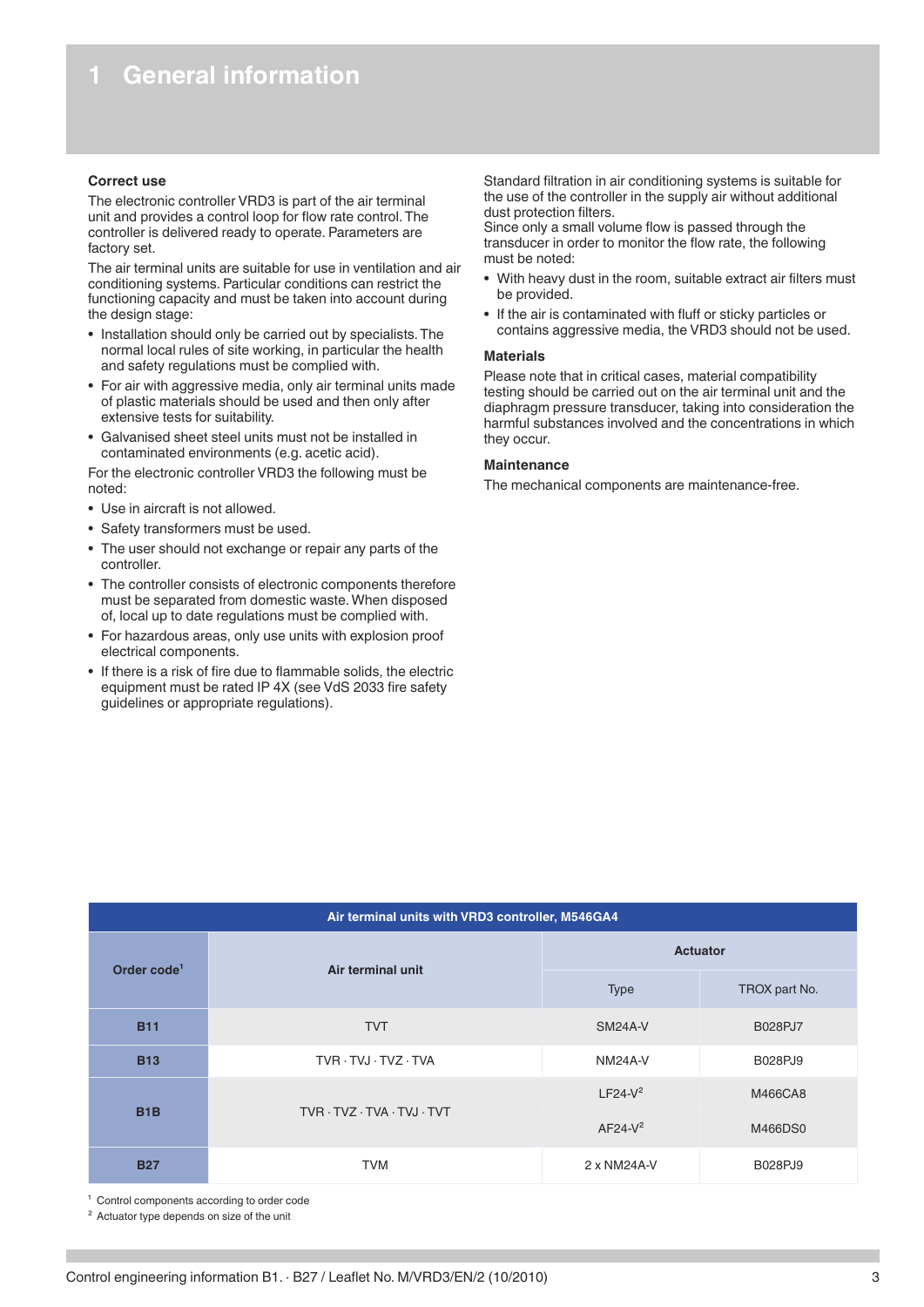### <span id="page-3-0"></span>**Field of application**

The electronic controller VRD3 is designed for use in VAV systems for flow rate control. A dynamic differential pressure transducer and electronic controller are combined in one casing.

For variable control, a signal is provided by, for example, a room temperature controller or a DDC outstation. The output signal of this controller controls the VRD3.

For constant control switches or relays are used.

The actual value of the flow rate is monitored as a standard linear, electrical signal. This signal can be used to control a slave unit, for example in the extract air duct and/or for monitoring.

Control signals can be in two ranges:

- 0 to 10 V DC
- 2 to 10 V DC

Using the adjustment tool ZTH-VAV, the customer can change the voltage range.

The flow rate is microprocessor-controlled on a digital basis. The VRD3 has adjustment knobs for setting  $V_{min}$  and  $V_{max}$ . Additionally the  $V_{min}$  and  $V_{max}$  values are stored in memory. These values are active with adjustment knobs set to "Tool".

The controller is supplied with all the parameters set. The flow rate can be changed by the customer at the adjustment knobs or easily and reliably using an adjustment tool ZTH-VAV or a notebook with service tool and certain parameters are read only.

Several controllers may be connected in parallel to one room temperature controller.

Supply - extract tracking control is possible.





- 11 Controller VRD3
- $\boxed{2}$  V<sub>max</sub>-adjustment knob
- $\overline{3}$  V<sub>min</sub>-adjustment knob
- **4** Connection for
- adjustment tool 5 Jumper for control signal input w
- 6 Connecting cable with plug for actuator
- 7 Connecting cables for supply voltage, control signal and actual value signal
- **8** Indicator light power
- **9** Tube connection





| <b>Technical data</b>                                                   |                                                           |                                |                                                                       |  |  |  |
|-------------------------------------------------------------------------|-----------------------------------------------------------|--------------------------------|-----------------------------------------------------------------------|--|--|--|
| 24 V AC, 50/60 Hz, $\pm$ 20 %<br>Supply voltage<br>24 V DC -10 / + 20 % |                                                           | Override control               | Terminal 6, terminal 7,<br>input resistance $\sim 100 \text{k}\Omega$ |  |  |  |
| Power rating<br>(without actuator)                                      | max. 3.5 VA (for AC voltage)<br>max. 2 W (for DC voltage) | <b>IEC</b> protection<br>class | III (Safe voltage)                                                    |  |  |  |
| Control signal                                                          | 0 (2) to 10 V DC, Ri $\sim$ 100 k $\Omega$                | Protection level               | IP 40                                                                 |  |  |  |
| Flow rate actual value signal                                           | 0 to 10 V DC / 2 to 10 V DC<br>max. 0.5 mA                | <b>EMC</b>                     | CE marking according to 2004/108/EG                                   |  |  |  |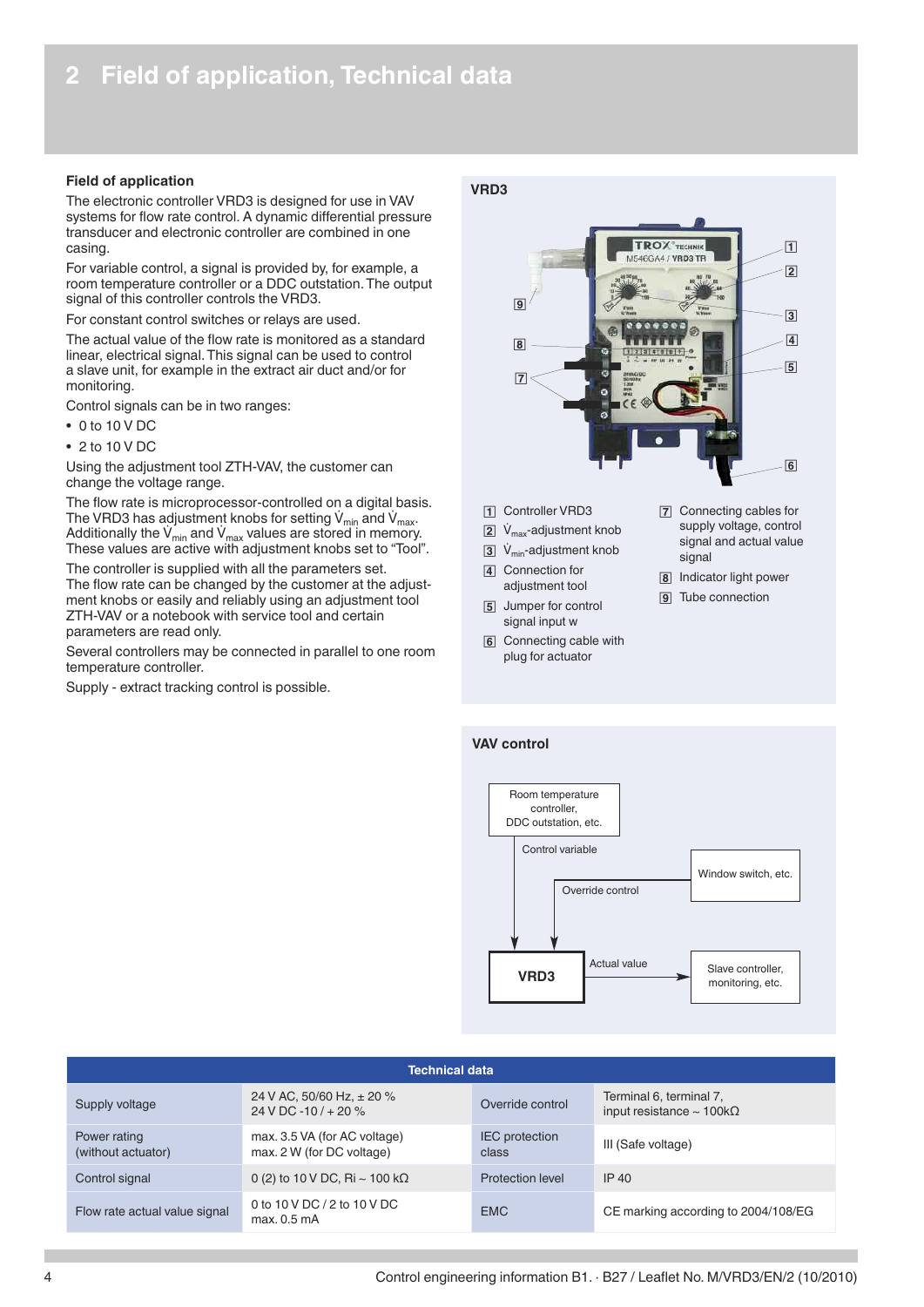# <span id="page-4-0"></span>**3 Adjustment using the ZTH-VAV**

### **Flow rate adjustment on site**

If site adjustments to the factory set flow rate values are required, V $_{\sf min}$  and V $_{\sf max}$ , new values can be calculated as described on page 7 and set, or the adjustment tool ZTH-VAV is used for setting.

### **Adjustment tool ZTH-VAV**

Actual values can be read and parameters can be changed using the adjustment tool ZTH-VAV ( $\dot{V}_{min}$  and  $\dot{V}_{max}$  set to "Tool"). The adjustment tool is connected directly to the VRD3 or in the switch cabinet as shown in the wiring diagram. Start-up window

### VRD 3

### **Operation and changing of display**

Use the arrow keys "↓" and "↑" to change the displays. The flow rates are displayed in l/s.

### Attention:  $\dot{V}_{\text{Nom}}$  must not be changed!

#### **Setting of parameters**

Select parameter using arrow keys. The actual value is shown. To calculate the values use formula shown on page 7. Use "+" and "−" keys to set required value. Save value with "ok".

Example for  $V_{\text{max}}$ :

| Vmax     | 110l/s |
|----------|--------|
| Setpoint | 90l/s  |

Repeat procedure with  $\dot{V}_{min}$ .

#### Change of mode of operation

The mode (0 to 10 or 2 to 10 V) can only be changed, when the ZTH-VAV is in "Expert mode".

To enable the expert mode:

- Keep "ok" button pressed and connect the cable [7]. The "Configuration menu" is shown.
- Use one of the arrow keys until "Expert mode" is shown.
- Set expert mode using "+" key to value 1 and save value with "ok".
- Use one of the arrow keys until "Leave expert mode" is shown.
- Confirm with "ok".

The expert mode remains enabled when the adjustment tool is disconnected, but can be disabled from the "Configuration menu".



### **Connection of ZTH-VAV to VRD3**



### Example:

| Mode        | $0.0 - 10.0V$ |
|-------------|---------------|
| $-$ n e $w$ | $2 - 10V$     |

Use "+" and "−" keys to set required value. Save value with "ok".

For further information about wiring and operation, see separate manual, No. M/ZTHVAV/EN/..

| <b>Values and parameters of VRD3</b> |                                  |                          |                              |                 |                                |  |
|--------------------------------------|----------------------------------|--------------------------|------------------------------|-----------------|--------------------------------|--|
| <b>Display</b>                       | <b>Actual values</b>             | <b>Parameters</b>        | Mode <sup>1</sup>            |                 |                                |  |
|                                      | Flow rate                        | Damper position          | Vmin                         | <b>V</b> max    |                                |  |
| Flow rate control                    | $\dot{V}_{\text{actual}}$ in I/s | $Y_{\text{actual}}$ in % | $\dot{\mathsf{V}}_{\sf min}$ | $\dot{V}_{max}$ | 0 to 10 V DC or<br>2 to 10V DC |  |

 $1$  Can only be changed when "expert mode" is active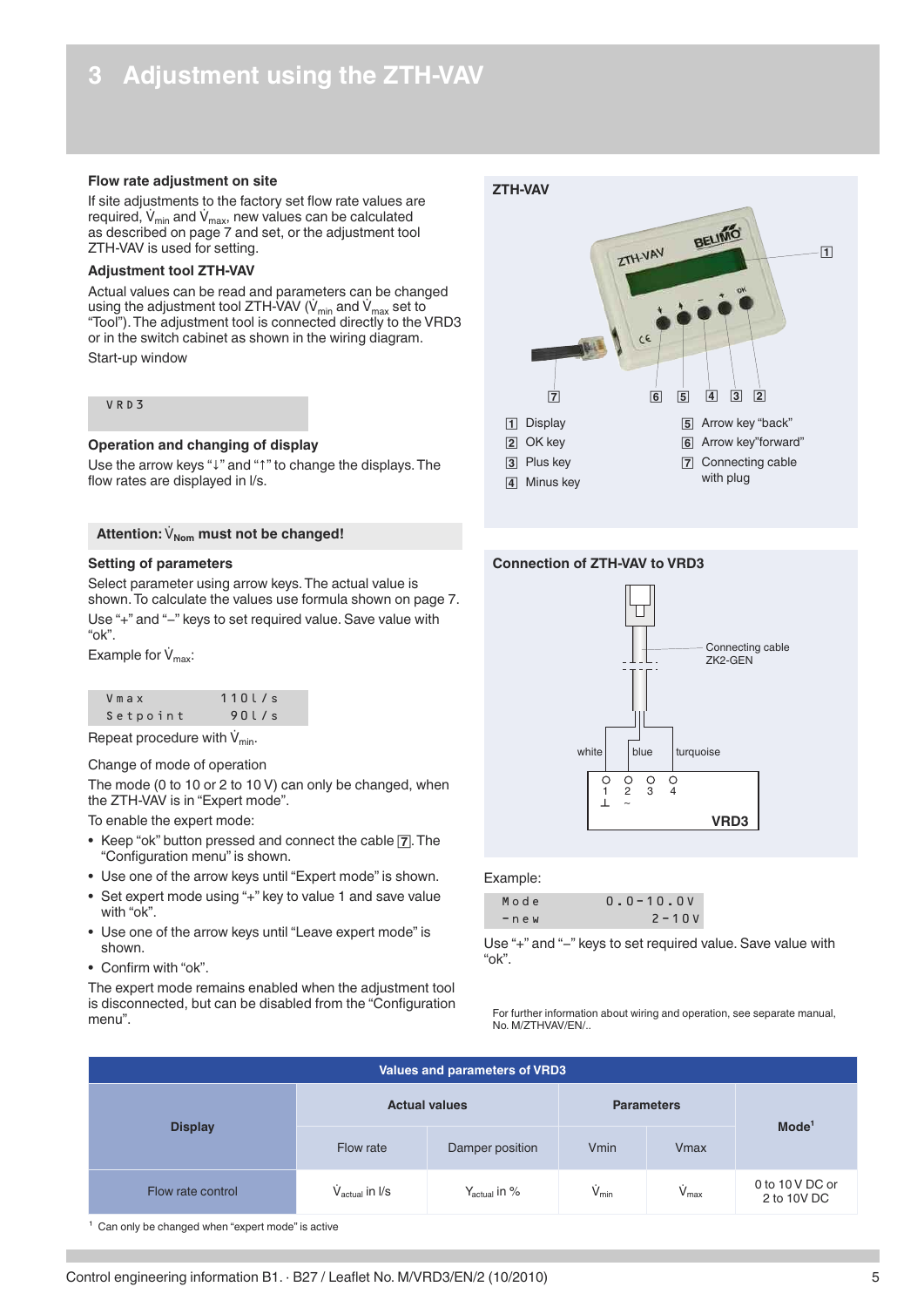### <span id="page-5-0"></span>**Functional description**

The flow rate is measured using the dynamic differential pressure principle. The effective pressure  $\Delta p_w$  of the differential pressure sensor in the air terminal unit enables a partial volume flow passing through the transducer to be detected and measured. Two temperature-dependent resistors are used to measure this partial flow rate, which is, with temperature compensation, proportional to the total flow rate, this is then available, as a voltage signal. The linearisation of the flow rate signal is carried out in the controller.

The actual flow rate can be monitored as the voltage signal U5. The flow rate range is factory adjusted depending on the size of the unit so that 10 V DC corresponds to the unit nominal flow rate  $(\dot{V}_{\text{Nom}})$ .

The required flow rate is set by the room temperature controller or by switch contacts. The controller determines the required flow rate in accordance with the characteristic shown and compares this with the actual value. The damper actuator is controlled based on the deviation. The electronic controllers VRD3 allow for a specific range of actuators, the dynamic behaviour and control voltage of which are matched to the controller and thus a stable flow rate control can be achieved.

The factory set parameters  $\dot{V}_{min}$  and  $\dot{V}_{max}$  can be altered by the customer.

### **2 to 10 V DC mode (characteristic B)**

With a control signal below 0.1 VDC, the control damper closes.

### **Compatibility to VRD2**

Shut-off with a control signal < 0.1 V DC in mode 2 to 10 V DC was not possible with the previous type VRD. The function of the VRD2 is set with a jumper. Therefore the VRD3 can be used to replace VRD2.

- VRD3 (factory setting) Control signal w compatible to VAV Compact
- VRD2
	- Control signal w compatible to VRD2

#### **Characteristic of actual value signal**



**Characteristics of the control signal**



| Override control "Closed" for voltage range 2 to 10 V DC |                                   |                                             |  |  |  |
|----------------------------------------------------------|-----------------------------------|---------------------------------------------|--|--|--|
| U <sub>3</sub>                                           | <b>Flow rate</b>                  | Control                                     |  |  |  |
| $<$ 0.1 V DC                                             | O                                 | Damper blade<br>closed.<br>Inactive control |  |  |  |
| $0.2$ to $2$ V DC                                        | $\dot{V}_{min}$                   | Controlling V <sub>min</sub>                |  |  |  |
| 2 to 10 V DC                                             | $V_{\text{min}} - V_{\text{max}}$ | Variable volume<br>flow control             |  |  |  |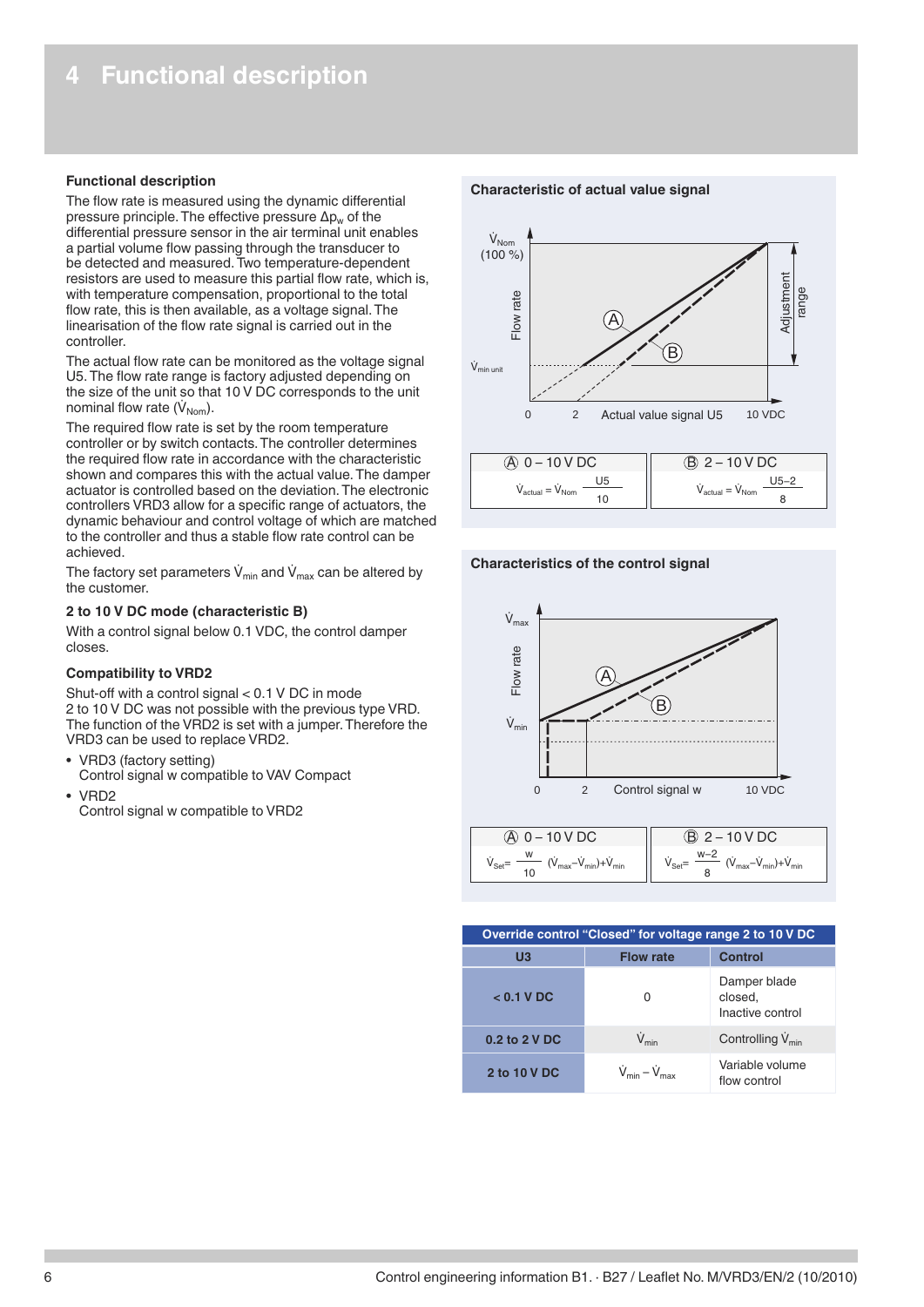### <span id="page-6-0"></span>**Flow rate control**

The flow rate controller operates independently of duct pressure, i.e. pressure fluctuations cause no changes to flow rate. To prevent the flow rate control becoming unstable, a band is provided within which the damper does not move. This dead band and the accuracy of the differential pressure sensor lead to a flow rate deviation ∆V as shown in the figure opposite.

If the conditions given in the technical leaflet (e.g. minimum total pressure differential, upstream conditions) are not complied with, greater deviations must be expected.

### **Vmin-setting**

The  $\dot{V}_{min}$ -value corresponds to the flow rate which is set with a 0 or 2 V DC control signal or V<sub>min</sub>-override control. V<sub>min</sub> may be set between 0 and 100  $\%$  of V $_{\sf Nom}$ . The percentage figures relate to  $V_{\text{Nom}}$ .

At setpoint values lower than  $V_{min \text{ unit}}$  the damper blade closes.

### **Vmax-setting**

The  $\dot{V}_{max}$ -value corresponds to the flow rate which is set with a 10 V DC control signal or  $V_{\text{max}}$ -override control. The setting range is from 30 to 100 %.

The percentage figures relate to  $V_{\text{Nom}}$ .

### **Tracking control**

The VRD3 only provides for ratio control, i.e. the supply (M) and extract (S) air must be in the same ratio under all operating conditions.

The flow rate ratio is set using the  $V_{\text{max}}$ -parameter on the slave controller. The setting range is from 30 to 100 %.

Where the flow rates are the same and the units of equal size, the setting will be 100 %. If units are of different sizes then  $\dot{V}_{max\ S}$ -setpoint value is calculated with the formula opposite. If  $V_{\text{max}}$ <sub>S</sub>-setpoint value > 100 %, the master and slave functions must be reversed.

As a rule, the  $V_{\text{min}}$ -setpoint value on the slave is set to 0 %.

**Pressure independent control characteristics**



$$
\dot{V}_{min}\text{-setpoint value} = \frac{\dot{V}_{min}}{\dot{V}_{Norm}} \times 100\,\%
$$

$$
\dot{V}_{\text{max}}\text{-setpoint value} = \frac{\dot{V}_{\text{max}}}{\dot{V}_{\text{Norm}}} \times 100\,\%
$$



$$
\dot{V}_{\text{max S}}\text{-setpoint value} = \frac{\dot{V}_{\text{max S}}}{\dot{V}_{\text{max M}}} \times \frac{\dot{V}_{\text{Norm M}}}{\dot{V}_{\text{Norm S}}} \times 100\,\%
$$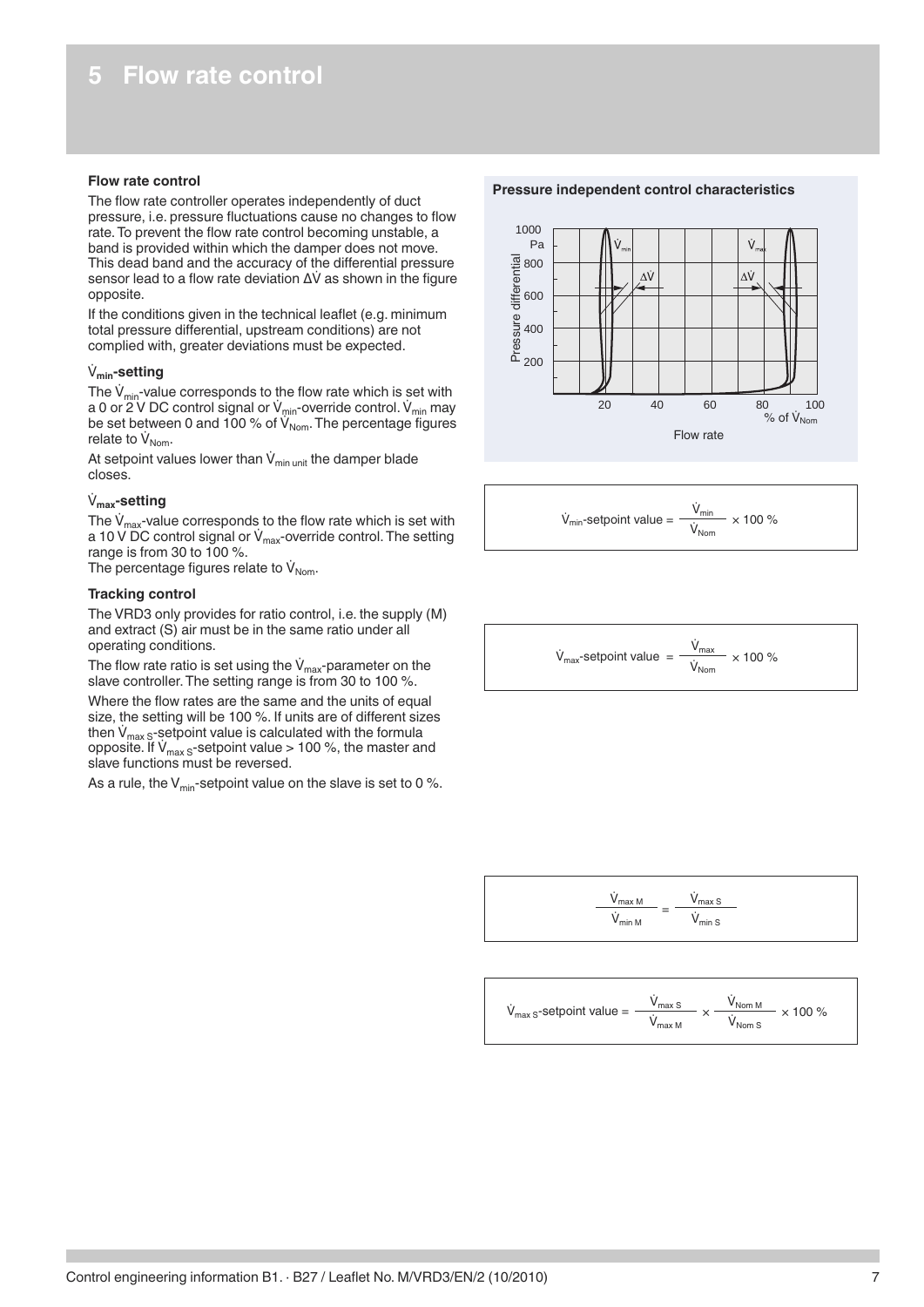# <span id="page-7-0"></span>**6 Flow rate ranges**

| <b>Flow rate ranges</b> |      |                                     |                 |              |                              |                                     |                |              |                               |
|-------------------------|------|-------------------------------------|-----------------|--------------|------------------------------|-------------------------------------|----------------|--------------|-------------------------------|
|                         |      | in I/s                              |                 | in $m^3/h$   |                              |                                     |                |              |                               |
|                         |      |                                     | $\dot{V}_{min}$ |              | $\dot{V}_{\text{max}}$       | $\dot{V}_{min}$                     |                |              | $\dot{V}_{max}$               |
|                         |      | $\dot{V}_{min \ unit}$ <sup>1</sup> | up to           | from         | up to $\dot{V}_{\text{Nom}}$ | $\dot{V}_{min \ unit}$ <sup>1</sup> | up to          | from         | up to $\dot{V}_{\text{Norm}}$ |
| <b>Nominal size</b>     |      |                                     |                 |              |                              | TVZ · TVA · TVR · TVRK              |                |              |                               |
| 100 <sup>2</sup>        |      | 10                                  | 95              | 30           | 95                           | 36                                  | 342            | 108          | 342                           |
|                         | 125  | 15                                  | 150             | 45           | 150                          | 54                                  | 540            | 162          | 540                           |
| 200                     | 160  | 25<br>40                            | 250             | 75           | 250<br>405                   | 90                                  | 900            | 270<br>432   | 900                           |
| 250                     |      | 60                                  | 405<br>615      | 120<br>185   | 615                          | 144<br>216                          | 1458<br>2214   | 666          | 1458<br>2214                  |
| 315                     |      | 105                                 | 1025            | 310          | 1025                         | 378                                 | 3690           | 1116         | 3690                          |
| 400                     |      | 170                                 | 1680            | 505          | 1680                         | 612                                 | 6048           | 1818         | 6048                          |
| <b>B</b> x H in mm      |      |                                     |                 |              |                              | <b>TVJ · TVT</b>                    |                |              |                               |
| 200                     | 100  | 45                                  | 215             | 65           | 215                          | 162                                 | 774            | 234          | 774                           |
| 300                     |      | 65                                  | 320             | 95           | 320                          | 234                                 | 1152           | 342          | 1152                          |
| 400                     |      | 85                                  | 425             | 130          | 425                          | 306                                 | 1530           | 468          | 1530                          |
| 500                     |      | 105                                 | 535             | 160          | 535                          | 378                                 | 1926           | 576          | 1926                          |
| 600                     |      | 130                                 | 650             | 95           | 650                          | 468                                 | 2340           | 702          | 2340                          |
| 200<br>300              | 200  | 85<br>125                           | 415<br>620      | 125<br>185   | 415<br>620                   | 306<br>450                          | 1494<br>2232   | 450<br>666   | 1494<br>2232                  |
| 400                     |      | 165                                 | 825             | 250          | 825                          | 594                                 | 2970           | 900          | 2970                          |
| 500                     |      | 205                                 | 1035            | 310          | 1035                         | 738                                 | 3726           | 1116         | 3726                          |
| 600                     |      | 250                                 | 1250            | 375          | 1250                         | 900                                 | 4500           | 1350         | 4500                          |
| 700                     |      | 290                                 | 1450            | 435          | 1450                         | 1044                                | 5220           | 1566         | 5220                          |
| 800                     |      | 330                                 | 1650            | 495          | 1650                         | 1188                                | 5940           | 1782         | 5940                          |
| 300                     | 300  | 185                                 | 920             | 275          | 920                          | 666                                 | 3312           | 990          | 3312                          |
| 400                     |      | 245                                 | 1230            | 370          | 1230                         | 882                                 | 4428           | 1332         | 4428                          |
| 500                     |      | 305                                 | 1535            | 460          | 1535                         | 1098                                | 5526           | 1656         | 5526                          |
| 600                     |      | 370                                 | 1850            | 555          | 1850                         | 1332                                | 6660           | 1998         | 6660                          |
| 700<br>800              |      | 430<br>490                          | 2150<br>2450    | 645<br>735   | 2150<br>2450                 | 1548<br>1764                        | 7740<br>8820   | 2322<br>2646 | 7740<br>8820                  |
| 900                     |      | 555                                 | 2770            | 830          | 2770                         | 1998                                | 9972           | 2988         | 9972                          |
| 1000                    |      | 620                                 | 3100            | 930          | 3100                         | 2232                                | 11160          | 3348         | 11160                         |
| 400                     | 400  | 325                                 | 1630            | 490          | 1630                         | 1170                                | 5868           | 1764         | 5868                          |
| 500                     |      | 410                                 | 2040            | 610          | 2040                         | 1476                                | 7344           | 2196         | 7344                          |
| 600                     |      | 490                                 | 2450            | 735          | 2450                         | 1764                                | 8820           | 2646         | 8820                          |
| 700                     |      | 570                                 | 2850            | 855          | 2850                         | 2052                                | 10260          | 3078         | 10260                         |
| 800                     |      | 650                                 | 3250            | 975          | 3250                         | 2340                                | 11700          | 3510         | 11700                         |
| 900                     |      | 735                                 | 3670            | 1100         | 3670                         | 2646                                | 13212          | 3960         | 13212                         |
| 1000<br>500             | 500  | 820<br>510                          | 4100<br>2540    | 1230<br>760  | 4100<br>2540                 | 2952<br>1836                        | 14760<br>9144  | 4428<br>2736 | 14760<br>9144                 |
| 600                     |      | 610                                 | 3050            | 915          | 3050                         | 2196                                | 10980          | 3294         | 10980                         |
| 700                     |      | 710                                 | 3550            | 1065         | 3550                         | 2556                                | 12780          | 3834         | 12780                         |
| 800                     |      | 810                                 | 4050            | 1215         | 4050                         | 2916                                | 14580          | 4374         | 14580                         |
| 900                     |      | 915                                 | 4570            | 1370         | 4570                         | 3294                                | 16452          | 4932         | 16452                         |
| 1000                    |      | 1020                                | 5100            | 1530         | 5100                         | 3672                                | 18360          | 5508         | 18360                         |
| 600                     | 600  | 730                                 | 3650            | 1095         | 3650                         | 2628                                | 13140          | 3942         | 13140                         |
| 700                     |      | 850                                 | 4250            | 1275         | 4250                         | 3060                                | 15300          | 4590         | 15300                         |
| 800<br>900              |      | 970<br>1100                         | 4850<br>5500    | 1455<br>1650 | 4850<br>5500                 | 3492<br>3960                        | 17460<br>19800 | 5238<br>5940 | 17460<br>19800                |
| 1000                    |      | 1220                                | 6100            | 1830         | 6100                         | 4392                                | 21960          | 6588         | 21960                         |
| 700                     | 700  | 990                                 | 4950            | 1485         | 4950                         | 3564                                | 17820          | 5346         | 17820                         |
| 800                     |      | 1140                                | 5700            | 1710         | 5700                         | 4104                                | 20520          | 6156         | 20520                         |
| 900                     |      | 1280                                | 6400            | 1920         | 6400                         | 4608                                | 23040          | 6912         | 23040                         |
| 1000                    |      | 1420                                | 7100            | 2130         | 7100                         | 5112                                | 25560          | 7668         | 25560                         |
| 800                     | 800  | 1300                                | 6500            | 1950         | 6500                         | 4680                                | 23400          | 7020         | 23400                         |
| 900                     |      | 1460                                | 7300            | 2190         | 7300                         | 5256                                | 26280          | 7884         | 26280                         |
| 1000                    |      | 1620                                | 8100            | 2430         | 8100                         | 5832                                | 29160          | 8748         | 29160                         |
| 900<br>1000             | 900  | 1640<br>1820                        | 8200<br>9100    | 2460<br>2730 | 8200<br>9100                 | 5904                                | 29520<br>32760 | 8856<br>9828 | 29520<br>32760                |
| 1000                    | 1000 | 2020                                | 10100           | 3030         | 10100                        | 6552<br>7272                        | 36360          | 10908        | 36360                         |
|                         |      |                                     |                 |              |                              |                                     |                |              |                               |

 $V_{\text{min}} = 0$  is also possible

² TVR only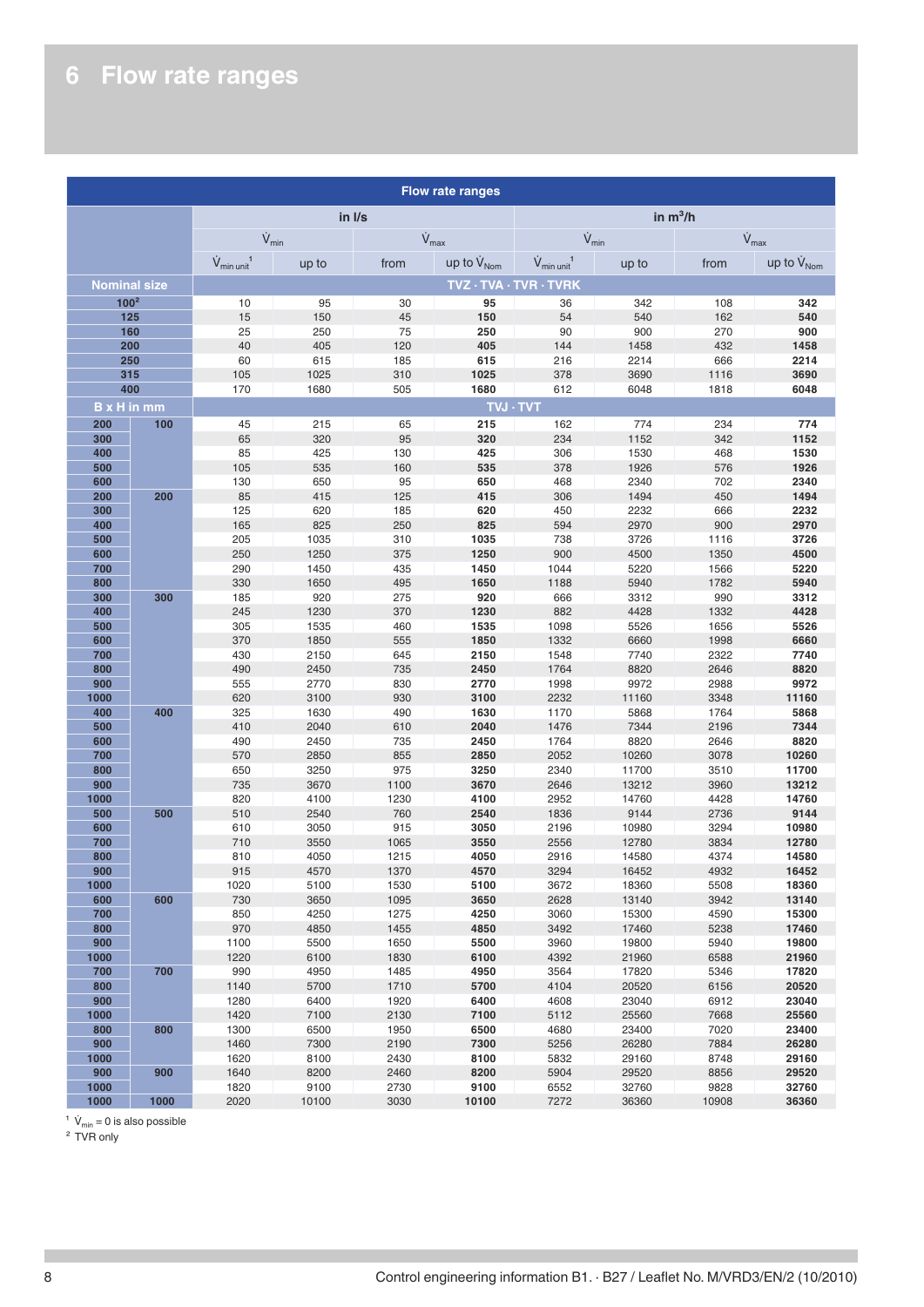# <span id="page-8-0"></span>**7 Single duct units**

| Flow rate control tolerances <sup>1</sup> |                       |          |  |  |
|-------------------------------------------|-----------------------|----------|--|--|
| <b>Flow rate</b>                          | $\Delta V$ in $\pm$ % |          |  |  |
| in % of $V_{\text{Norm}}$                 | TVZ, TVA, TVR, TVRK   | TVJ, TVT |  |  |
| 100                                       | 5                     | 5        |  |  |
| 80                                        | 5                     | 5        |  |  |
| 60                                        | 7                     | 7        |  |  |
| 40                                        | $\overline{7}$        | 8        |  |  |
| 20                                        | 9                     | 14       |  |  |
| 10                                        | 20                    | >14      |  |  |

<sup>1</sup> Percentages relative to  $\dot{V}_{\text{Act}}$ 

### **Single duct units Order code, order example**

The available options are given in the current price list.



|                         | <b>Flow rate parameter</b>                                                                         |  |  |  |
|-------------------------|----------------------------------------------------------------------------------------------------|--|--|--|
| <b>Control mode</b>     | Factory settings <sup>2</sup>                                                                      |  |  |  |
| E2, E0<br><b>M2, M0</b> | $V_{min}$ and $V_{max}$ set at required value                                                      |  |  |  |
| <b>S2, S0</b>           | $V_{\text{min}}$ set at 0 %<br>$V_{\text{max}}$ set at flow rate ratio to the master<br>controller |  |  |  |
| <b>F2, F0</b>           | $V_{\text{min}}$ set at required value<br>$V_{\text{max}}$ set at 100 %                            |  |  |  |

² Adjustment knobs set to "Tool"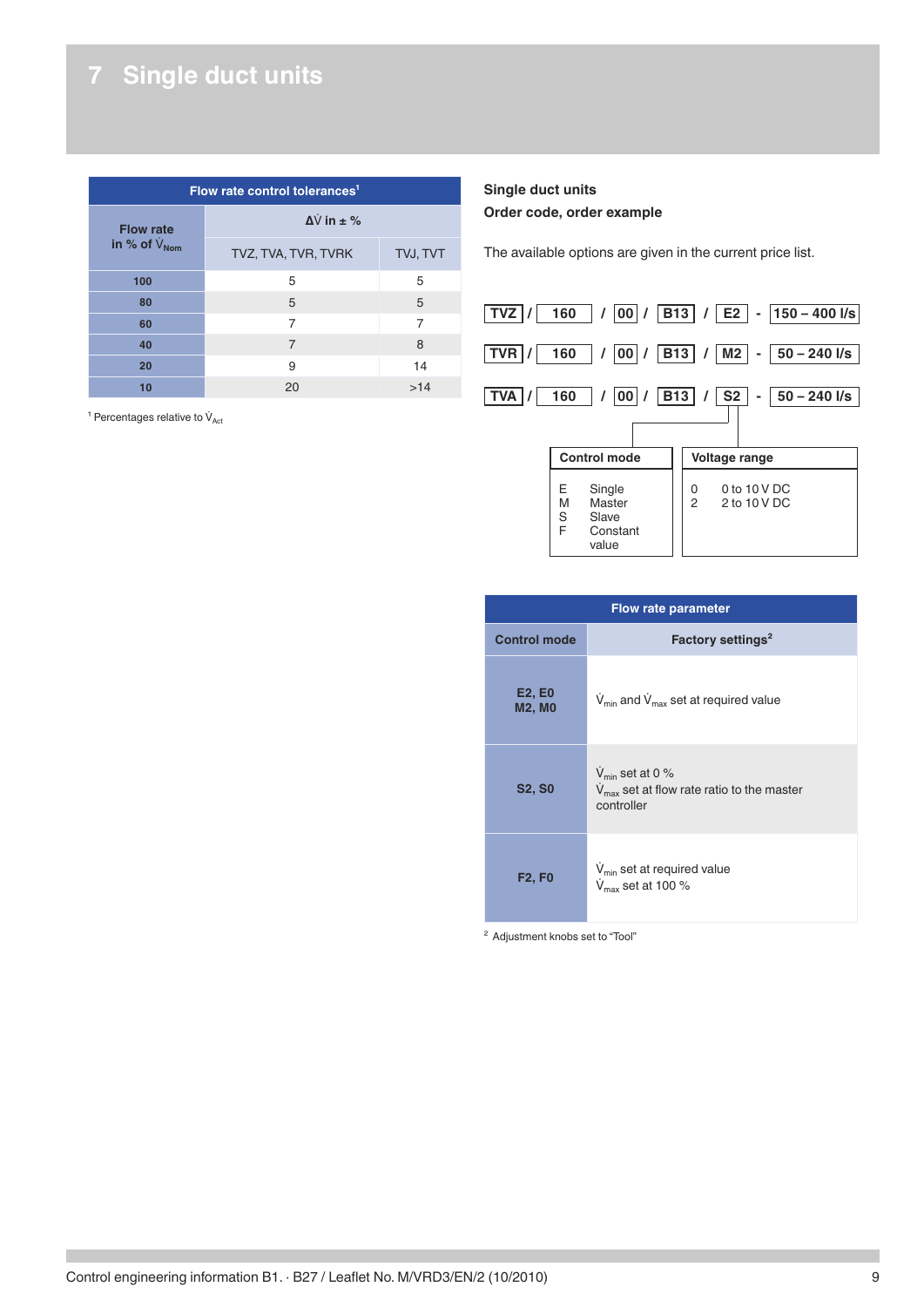# <span id="page-9-0"></span>**8 Dual duct units**

| <b>TVM flow rate ranges</b> |                         |                         |                        |                   |  |
|-----------------------------|-------------------------|-------------------------|------------------------|-------------------|--|
| <b>Nominal</b><br>size      | I/s                     |                         | $m^3/h$                |                   |  |
|                             | $\dot{V}_{min \, unit}$ | $\dot{V}_{\text{Norm}}$ | $V_{min \text{ unit}}$ | $V_{\text{Norm}}$ |  |
| 125                         | 45                      | 150                     | 162                    | 540               |  |
| 160                         | 75                      | 250                     | 270                    | 900               |  |
| 200                         | 120                     | 405                     | 432                    | 1458              |  |
| 250                         | 185                     | 615                     | 666                    | 2214              |  |
| 315                         | 310                     | 1025                    | 1116                   | 3690              |  |
| 400                         | 505                     | 1680                    | 1818                   | 6048              |  |

### **Dual duct units Order code, order example**

The available options are given in the current price list.



| Flow rate control tolerances <sup>1</sup> |                            |                             |  |  |  |
|-------------------------------------------|----------------------------|-----------------------------|--|--|--|
| <b>Flow rate</b>                          |                            | $\Delta V$ in $\pm$ %       |  |  |  |
| in % of $V_{\text{Nom}}$                  | <b>TVM</b> <sub>cold</sub> | <b>TVM</b> <sub>total</sub> |  |  |  |
| 100                                       | 5                          | $\overline{7}$              |  |  |  |
| 80                                        | 5                          | 10                          |  |  |  |
| 60                                        | 5                          | 12                          |  |  |  |
| 40                                        | $\overline{7}$             | 15                          |  |  |  |
| 30                                        | 8                          | 20                          |  |  |  |
| 20                                        | 9                          |                             |  |  |  |
| 10                                        | 20                         |                             |  |  |  |

| <b>Flow rate parameter</b>                      |                                                                                                 |                                                                                                   |
|-------------------------------------------------|-------------------------------------------------------------------------------------------------|---------------------------------------------------------------------------------------------------|
| Control<br>mode                                 | Factory settings <sup>2</sup>                                                                   |                                                                                                   |
|                                                 | Cold controller                                                                                 | Warm controller                                                                                   |
| <b>E2, E0</b><br><b>M2, M0</b><br><b>F2, F0</b> | $V_{\text{min}}$ set at 0 %<br>$V_{\text{max}}$ set at required<br>flow rate $(\dot{V}_{cold})$ | $V_{\text{min}}$ set at required<br>flow rate $(\dot{V}_{warm})$<br>$V_{\text{max}}$ set at 100 % |

 $1$  Percentages relative to  $\dot{V}_{\text{Act}}$ 

² Adjustment knobs set to "Tool"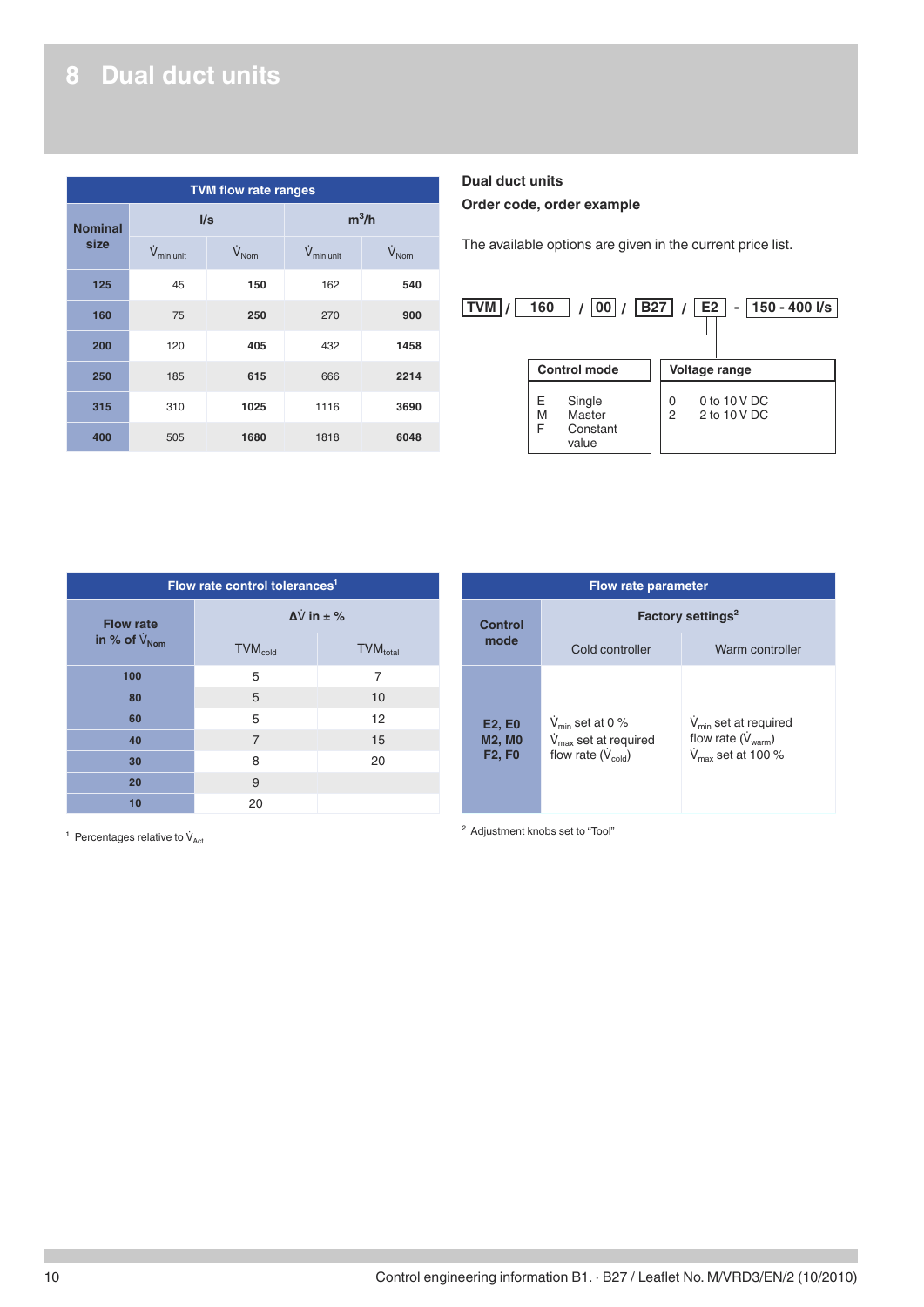# <span id="page-10-0"></span>**9 Electrical wiring**

### **Wiring**

The actuator and flow rate controller are factory wired. The 24 V supply voltage must be wired by the customer. Safety transformers must be used (EN 60742). If several flow rate controllers are connected to one 24 V network, it is important to ensure that a common neutral or ground wire is used and that this is not connected to any other wiring.

### **Terminal allocation**



### **IMPORTANT**

The examples illustrated show the most common arrangements for flow rate control. The generally recognised codes of practice must be observed in the overall control system design, selection of other control components and wire sizing.

### **Nomenclature**

- ⊥ Ground
- Supply voltage 24 V AC (24 V DC)
- w Control signal input (0/2 to 10 V DC)
- PP PP bus interface for ZTH-VAV
- U5 Actual value signal output (0/2 to 10 V DC)
- z1 Override control input 1 (OPEN)
- z2 Override control input 2 (CLOSED,  $\dot{V}_{min}$ ,  $\dot{V}_{max}$ )

### **Commissioning connections**

It is advisable that the signal line for the adjustment tool ZTH-VAV is linked up in an easily accessible location. This would mean that ceiling panels do not need to be removed for service. Suitable locations include: spare terminals in room temperture controller, wall mounted enclosure or switch cabinet. It is important that the ground/earth (and 24 V) is also available. Therefore, a 3-wire connection is recommended for the commissioning connection.

### **Service signal**

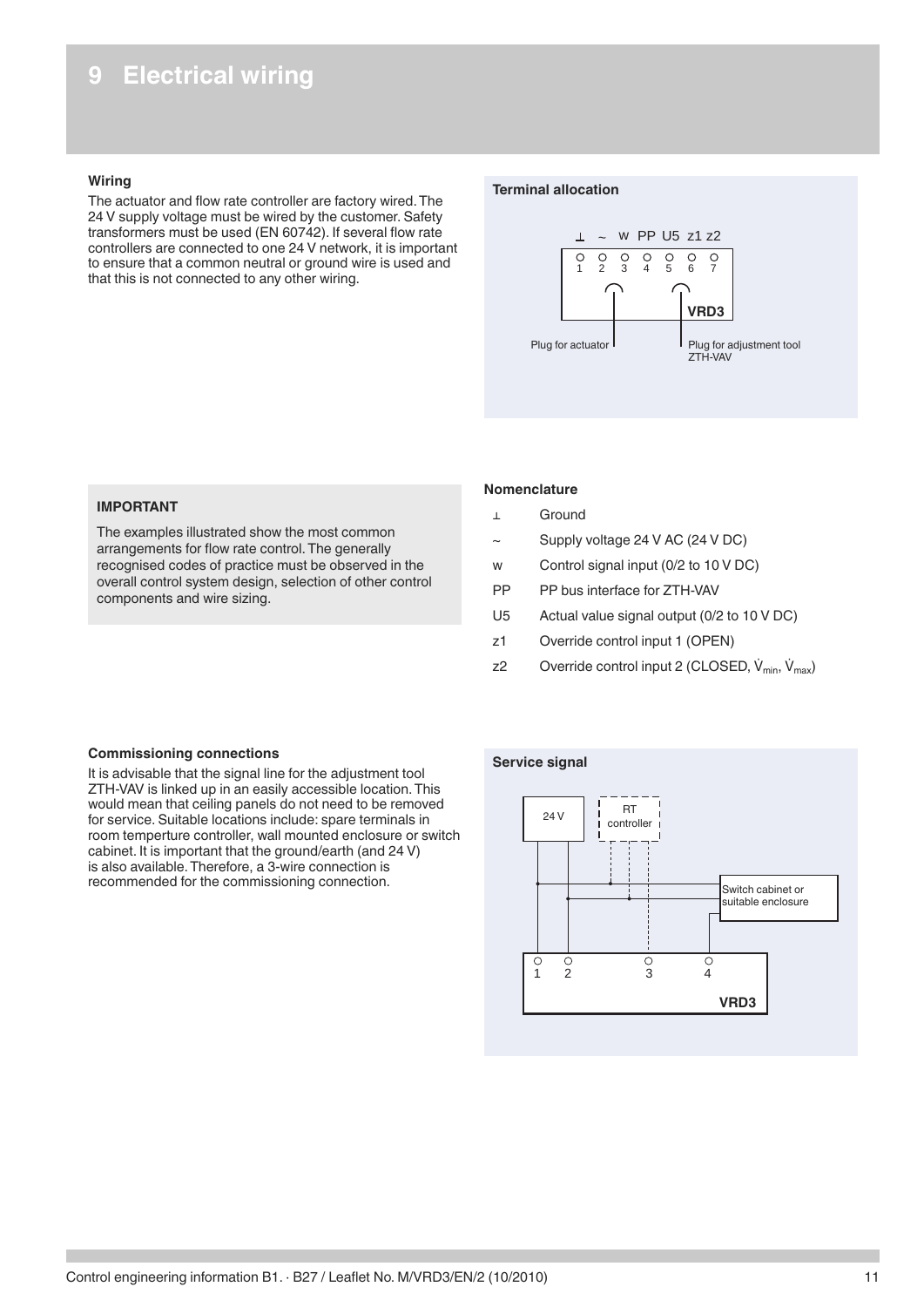### <span id="page-11-0"></span>**Room temperature control**

A dedicated room temperature controller or a DDC outstation with 0/2 to 10 V DC output is connected with at least two wires (terminals 1 and 3) as shown opposite. If the controllers are on the same mains (24 V) make sure that terminal 1 of the VRD3 is identical to the ground of the control signal.

### **Parallel control**

Several flow rate controllers (supply or extract air) are run in parallel by one controller. If the air terminal units are of the same size and the  $V_{min}$  and  $V_{max}$ -values are set the same, all units will control to the same flow rate. If there are different settings, then the controls will maintain a constant percentage between the flow rates.

#### **Room temperature control and parallel control**



### **Supply - extract tracking control (Master/Slave)**

If the units are controlled in parallel and if the pressure in one duct section is too low there may be an undesirable difference in flow rate between supply and extract air. It is therefore more beneficial to use the actual value signal, usually that of the supply air, as the control signal for the slave flow rate (extract) controller.

### **Tracking control**

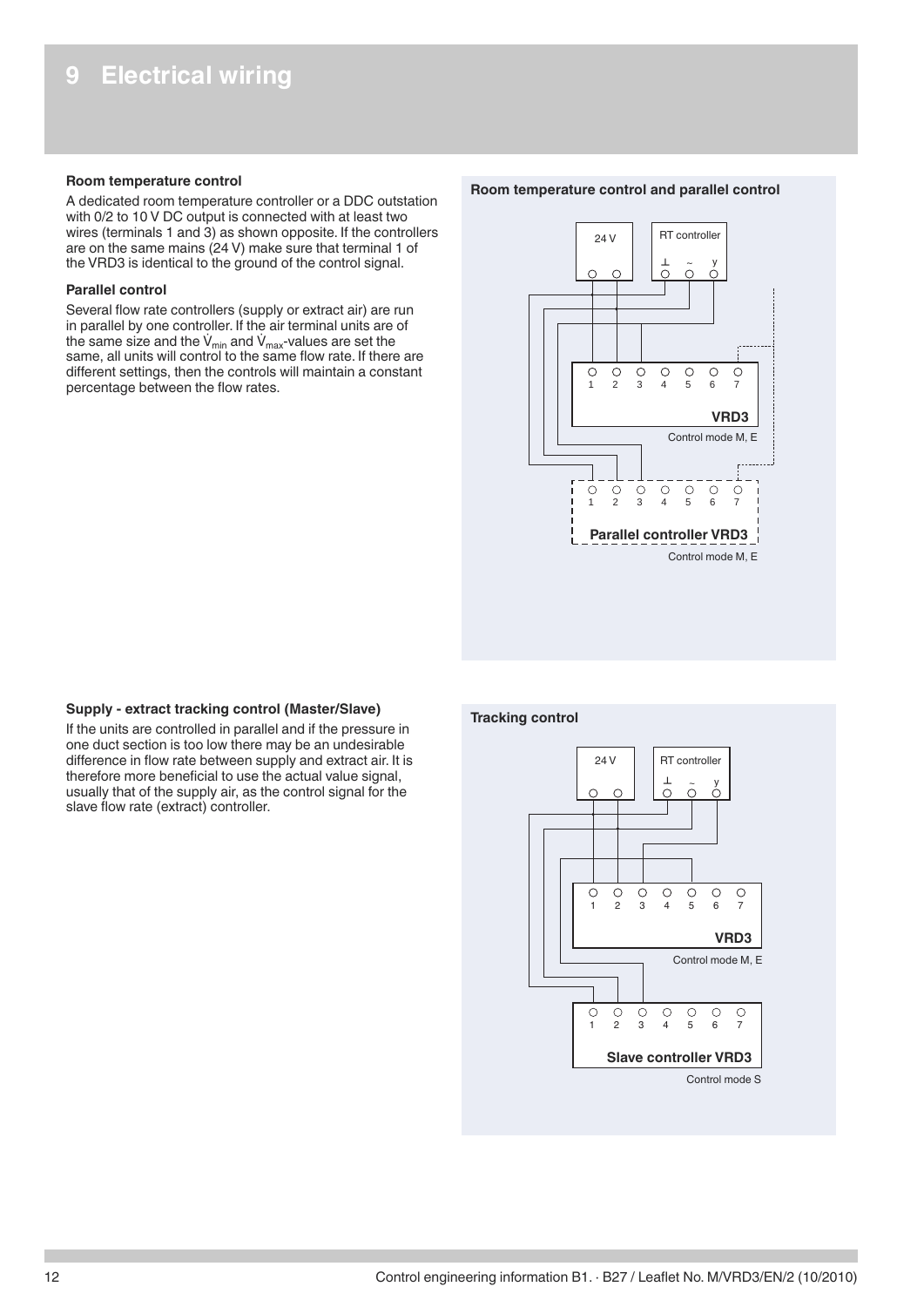### <span id="page-12-0"></span>**Override controls**

External switches (potential-free contacts) provided by the customer can override the variable flow rate control. These overrides can be applied separately for each controller or centrally as shown in the wiring diagram opposite.

### **Switch functions**

| S1, S2, S3 and S4 open | : variable flow rate control |
|------------------------|------------------------------|
|------------------------|------------------------------|

| S1 closed             | : Damper blade CLOSED                                        |
|-----------------------|--------------------------------------------------------------|
| S <sub>2</sub> closed | : $V_{\text{max}}$                                           |
| S <sub>3</sub> closed | : $\dot{V}_{min}$ *                                          |
| S4 closed             | : Damper blade OPEN<br>(Priority to other override controls) |

### \* Only for 24 V AC

### **IMPORTANT**

When combining several override controls, the switches must be interlocked such that no short-circuit occur. Connection of z1 (Terminal 6) with the terminal 6 of a VRD2 is not allowed.

### **Override controls z1 and z2**



### **Dual duct terminal units type TVM**



### **Flow rate control of TVM units**

Two VRD3 are necessary in order to control a dual duct terminal unit type TVM.

The room temperature controller controls the cold duct flow rate controller. In most cases, the proportion of warm air is increased in the heating cycle from 0 to the required  $V_{min}$ . The warm duct controller  $(V_{total}$  is measured) is therefore set as a constant flow rate controller and does not require a control signal.

If there is a tracking controller, e.g. for extract air, this controller operates as a slave controller with control mode S, and receives the actual value output signal of the warm flow rate controller as control signal.